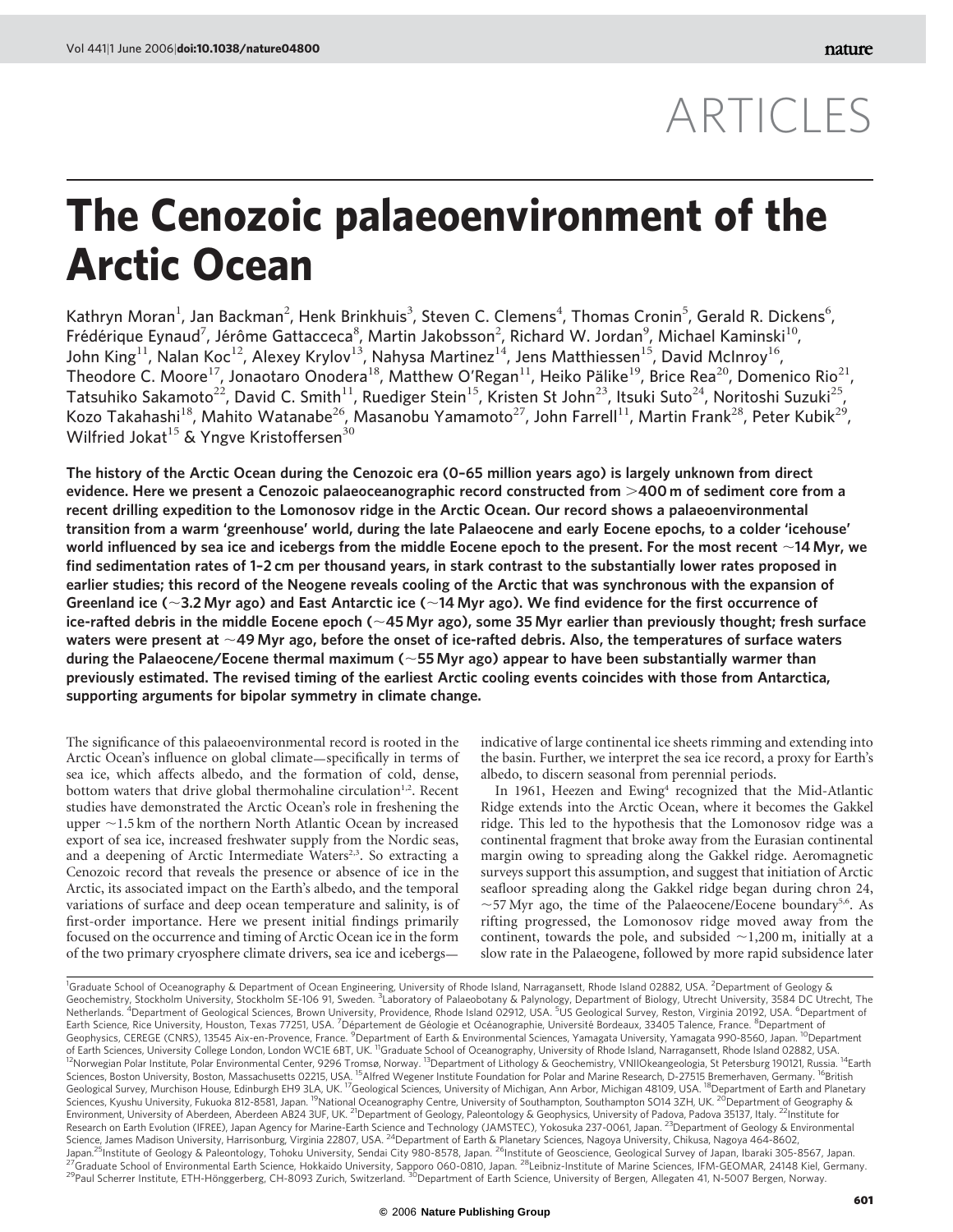in the Neogene. Hemipelagic and pelagic sediments accumulated atop the ridge during the Cenozoic. Seismic profiles across the ridge reveal a sediment sequence over 400 m thick on the ridge crest<sup>7</sup>, suggesting the presence of a unique archive of Cenozoic sedimentation and palaeoclimate history.

### A Cenozoic geologic record from the Arctic Ocean

Our present understanding of this ocean basin is limited by the logistical difficulties of working in harsh, ice-covered regions, and is commensurate with our knowledge of the other ocean basins 50 years ago. Before the Integrated Ocean Drilling Program Arctic Coring Expedition<sup>8</sup> (IODP ACEX), conducted in August 2004, the palaeoceanographic record of the central Arctic extended only to the mid-Pleistocene ( $\sim$ 200–500 kyr ago), based on short piston cores, rarely longer than 10 m (ref. 9). Pre-Pleistocene material had rarely been recovered, and only piecemeal. The palaeoenvironmental record compiled from these short cores, although invaluable for reconstructions of relatively recent central Arctic glacial events, had not allowed the scientific community to address divergent hypotheses and a series of long-standing questions concerning the earlier Cenozoic evolution of the Arctic Ocean<sup>10</sup>. Closing this knowledge gap required a major technological advance, described elsewhere<sup>11</sup>. In short, ACEX used two large icebreakers to enable a third, outfitted as a drill ship, to maintain position over a site in heavy, moving sea ice  $(>\frac{9}{10}$  sea surface cover) for extended periods.

ACEX drilled and cored four sites on the Lomonosov ridge (Fig. 1). The sites were positioned along a site survey seismic reflection profile line<sup>7</sup> (Fig. 2). This line was interpreted to represent a continuous Cenozoic sedimentary record atop rifted continental crust<sup>7</sup>. Although the sites are located up to  $\sim$ 15 km apart along the seismic line, the sediment cores from these sites could be correlated to each other on the basis of physical property data and on the continuity of seismic reflectors. This enabled us to create a composite sedimentary record that spans the Cenozoic. The recovered record comprises three distinct sediment types (in the upper  $\sim$  200 m, 200–300 m and 300–420 m) and are described as separate units.

The upper  $\sim$ 200 m (unit 1; Fig. 3a), which extends from the Miocene through to the present, consist of siliciclastic sediment, characterized by chemically controlled colour fluctuations, low organic carbon concentrations, and a biotic record dominated by organic walled microfossils (palynomorphs notably organic walled dinoflagellate cysts). Below 200 m, the early middle to early Eocene (44–50 Myr ago), sediments are microlaminated, organic carbon and biosiliceous rich, varying from silty clay to ooze (Fig. 3a; unit 2). Below 300 m, the early Eocene to late Palaeocene (50–56 Myr ago) sediment is predominantly siliciclastic and contains silica (only in the upper tens of metres) that has been altered to cristobalite. This interval (unit 3a; Fig. 3) unconformably overlies a Cretaceous unit composed of sand, sandstone and mudstone at about 400 m. The boundary is directly correlated to the seismically derived regional unconformity (Fig. 2) on the basis of conversion of the drilled depth to seismic time using core- and log-measured acoustic velocity.

## The 'greenhouse' Arctic

The early Palaeogene marine environment can be characterized as warm, ice-free, brackish and biologically productive, resulting in the accumulation of siliciclastic sediments with high (up to 14%) organic carbon contents. The organic matter in the oldest part of the record (late Palaeocene) was mainly derived from algae, whereas that in the younger section (early middle Eocene) also includes higher plant material. This early middle Eocene section includes intervals of millimetre-scale laminated, pyritic black shale indicative of a quiet water anoxic basin<sup>12</sup>, consistent with a shallow water environment.

In the oldest part of the sedimentary record, during the earliest Eocene, the typically warm water dinoflagellate genus Apectodinium dominated the fossil record in the pyrite-rich mudstone cores of unit 3. A global increase in Apectodinium occurred during the Palaeocene/ Eocene thermal maximum (PETM)<sup>13</sup>, the largest known climatic warming of the Cenozoic. In a companion paper<sup>14</sup>, by  $\text{TEX}_{86}$  analysis, we show that even at extreme high latitudes in the Arctic Ocean, peak PETM sea surface temperatures soared to  $\sim$  24 °C. Additional studies of this interval show major changes in the hydrology of the region during the PETM warming<sup>15</sup>. Within and below the PETM interval, dinoflagellate cysts and agglutinated benthic foraminifera assemblages typify a shallow (neritic) marine depositional environment during the latest Palaeocene through to the early Eocene (Fig. 3).



Figure 1 | Physiographic map of the Arctic Ocean. The location of the cores (red dot) is on the Lomonosov ridge, a continental sliver that broke away from the Eurasian continental margin  $\sim$  57 Myr ago, owing to the spreading of the Gakkel ridge. Sediments atop the ridge record the palaeoenvironmental evolution of the Cenozoic Arctic Ocean. Colours are water depth; dark blue is  $\sim$ 4,000 m and the water depth over the ridge (light blue) varies from 800 m to 1,300 m. The black circle shows the approximate palaeoposition of the site. This map is from ref. 42.



Figure 2 | Cross-section of the Lomonosov ridge. A seismic profile (AWI 91090) was interpreted as continental crust truncated by a regional unconformity overlain by a continuous sediment sequence<sup>7</sup>. The sites were positioned on this profile, shown as solid vertical lines. At each of the four sites (1–4), multiple holes (A, B, C…) were drilled and sampled to the depth of the solid vertical line. A 428-m-long composite sedimentary section was constructed by combining the holes, shown by different colours. The palaeoceanographic record overlies acoustic basement, a seismic unconformity (highlighted in yellow), that was confirmed to be Cretaceous continental crust.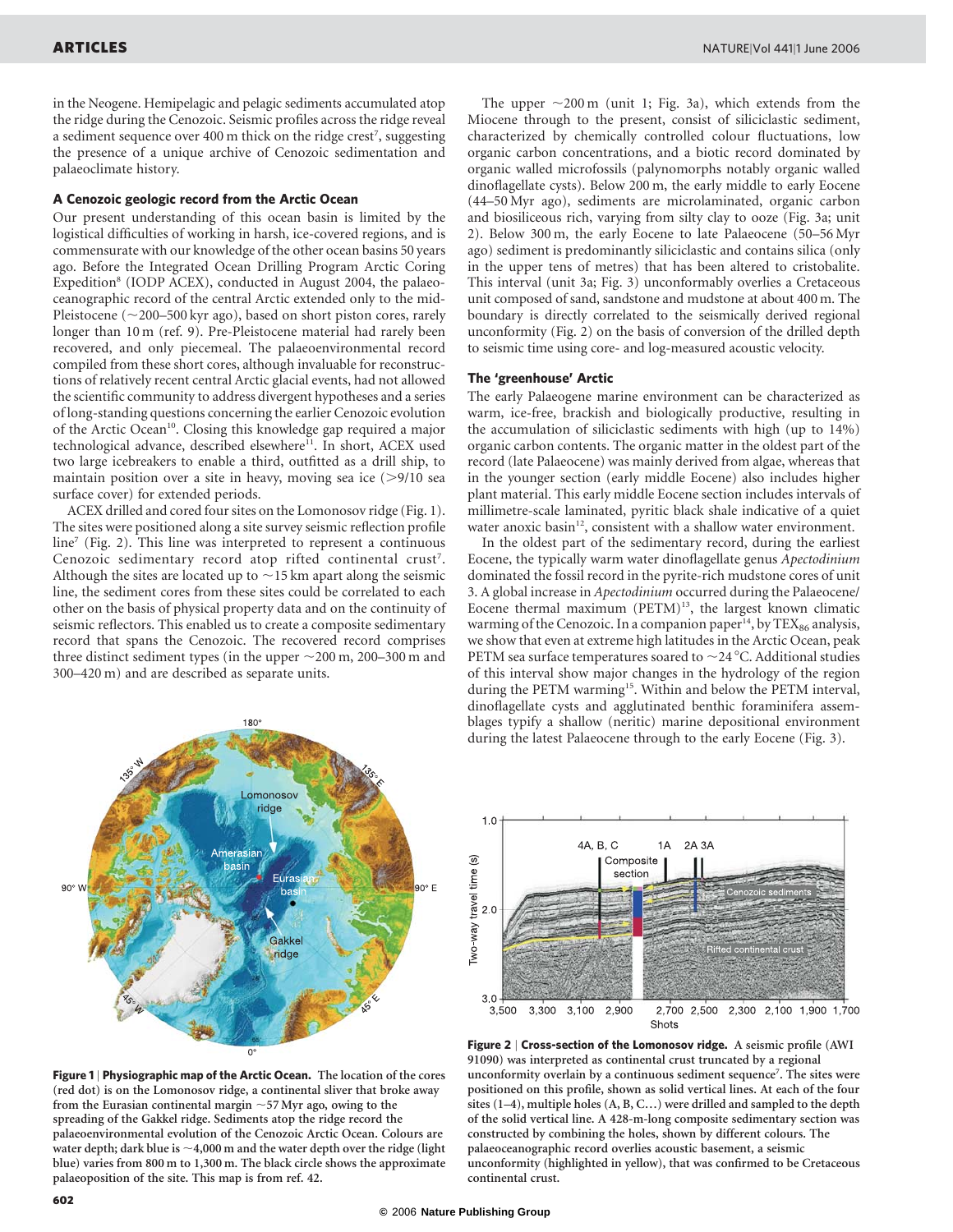# A shift to an 'icehouse' Arctic

Later in the record, at  $\sim$ 49 Myr ago, a massive occurrence of glochidia (hair-like projections) and massulae of the fresh-water hydropterid fern Azolla confirms the presence of fresh surface water conditions<sup>16</sup> with cooler TEX<sub>86</sub> temperatures of  $\sim$  10 °C (ref. 17). A concomitant occurrence of ebridian and silicoflagellate and diatom assemblages, requiring marine to brackish salinities, points to seasonally changing stratification regimes (Fig. 3). If the Azolla originated from a seasonal bloom, the associated fresh and relatively cool surface waters may have enabled winter ice formation, marking the start of a middle Eocene transition to a bipolar 'icehouse' world. The occurrence of a gneiss dropstone, 1 cm in diameter, at  $\sim$  45 Myr ago is interpreted as ice-rafted debris (IRD), present much earlier than previously thought in the Northern Hemisphere. This dropstone was recovered from an undisturbed section of core, and could not have been reworked or moved downward from higher in the sedimentary section. The location of the ACEX site during this time period, although probably in shallow water ( $\sim$ 200 m), was distal from the Siberian continental coast, and isolated from it by the Gakkel ridge, making improbable the delivery of pebbles to the site by any mechanism other than ice.

The sediment interval from  $\sim$  44 to 16 Myr ago is characterized by slow to non-deposition and erosion that left a condensed and partially missing section. This interval marks a distinct change from organicrich Palaeogene sediments with intervals of abundant microfossils, to the sparsely fossiliferous silty muds of the overlying Neogene. The marked contrast represents a striking shift in the physical, chemical and ecological environment of the Arctic Ocean. This interval overlaps with the timing of a global shift from a largely ice-free, warm, 'greenhouse' world with high relative sea level to a world characterized by the climate-modulated waxing and waning of ice sheets.

The condensed interval ends in the early Miocene when sedimentation rates once again increased, and the unfossiliferous sediment was dominated by IRD, in the form of dropstones and the initial occurrence of sand (Fig. 3). The abundance of dropstones and sand suggests that sea ice and icebergs, calved from glaciers, were present in the Arctic Ocean. At  $\sim$ 14 Myr ago, the abundance of ice-derived sand increases significantly, with sedimentation rates reaching  $1-2$  cm kyr<sup> $-1$ </sup> and the intermittent appearance of cold- to cool-water dinoflagellates suggesting seasonal ice conditions.

At  $\sim$ 3.2 Myr ago, sediment physical properties show a large influx of coarse-grained sediment that is reflected in the consolidation index and acoustic velocity<sup>16</sup> (Fig. 3c), suggesting increased sea ice and icebergs. This timing coincides with the start of large, Northern Hemisphere continental ice sheet expansion<sup>18</sup>, particularly in Greenland (Fig. 3b).

The youngest part of the ACEX record shows a change to slightly higher sedimentation rates at  $\sim$  1 Myr ago (Fig. 3b), coincident with an intensification of the 100-kyr Milankovitch climate cycle. The





by the black, labelled arrow, bottom of right panel, consistent with the timing of the East Antarctic ice expansion). Interpreted seasonal ice occurrences are noted as darker blue bars within lighter blue shading. The arrow labelled 45 Myr, bottom of right panel, indicates concurrence with the Antarctic cooling time span shown by the bracket above. PETM, Palaeocene/ Eocene thermal maximum. See text for information on Azolla. b, The age model from 0 to 5 Myr ago, showing changes in sedimentation rates concurrent with global climate events. Symbols denote different age control markers and are the same as in **a**. Boxes show positions of panels **c** and **d**. c, An example of increased sediment coarsening at 3.2 Myr ago. d, An expansion of the youngest part of the record, showing a core photograph (left) with proxies (right); glacials in the photograph are lighter, coarser and thicker in comparison to interglacials.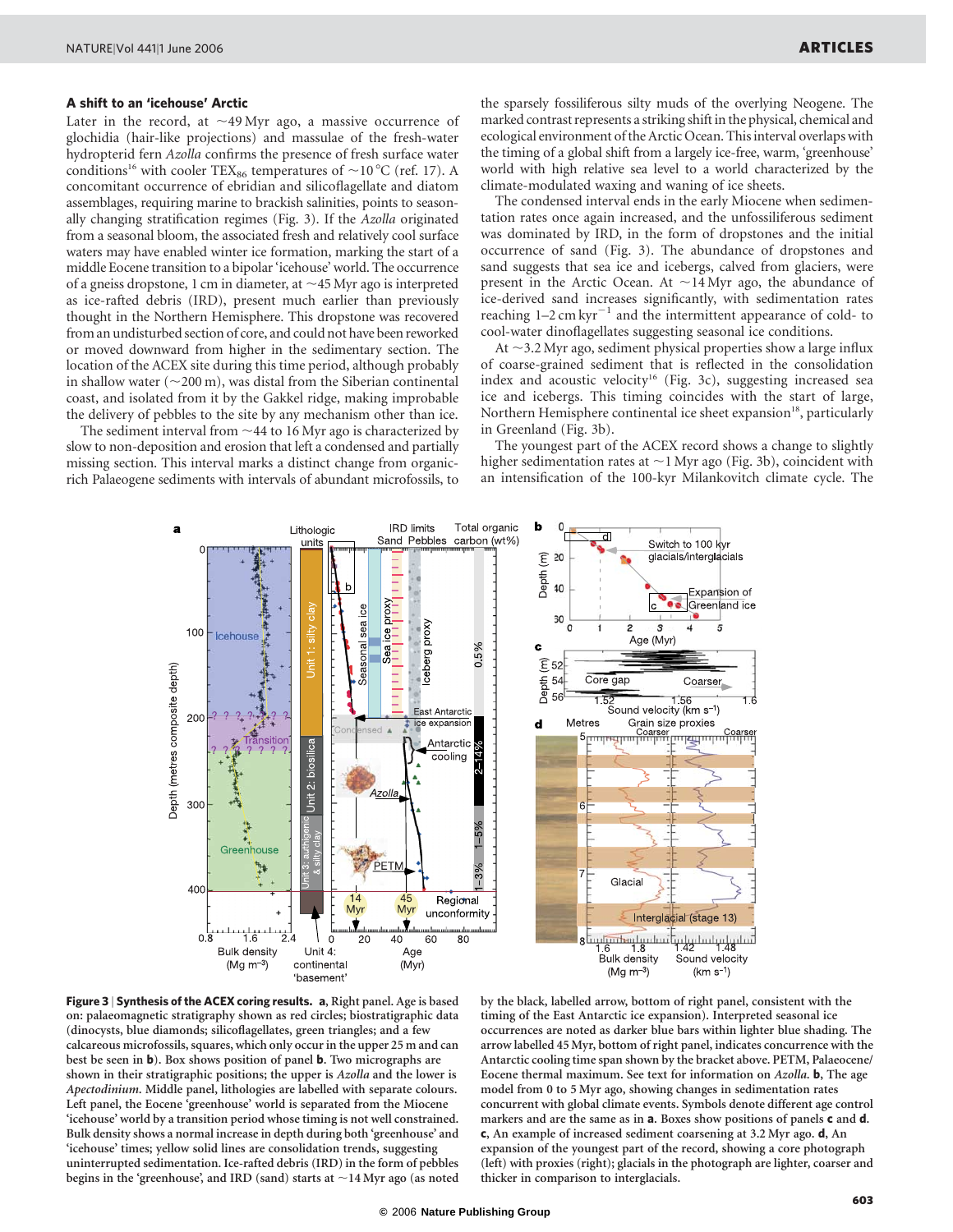cause of this change remains unknown, but is presumed to be a nonlinear response to glacial ice expansion. ACEX results show a change in sediment composition across this major climate switch, and glacial and interglacial cycles are clearly resolvable (Fig. 3d). Further analyses of this interval may shed light on the contributing mechanisms for this increase in strength in the 100-kyr cycle.

# Palaeoenvironmental implications

Origin of the Lomonosov ridge. ACEX confirmed the previously hypothesized continental origin of the Lomonosov ridge by recovering core material deeper than the Cenozoic sedimentary sequence across the regional seismic unconformity (Fig. 2). Below the late Palaeocene mudstone, ACEX recovered Upper Cretaceous (Campanian age;  $\sim$ 80 Myr) sands, sandstone and mudstone that are interpreted to have been of shallow marine origin because of the presence of agglutinated foraminifera. This palaeoenvironment is consistent with the theorized origin of the ridge as part of the shallow Barents continental margin. The confirmation of continental rifting also validates the ridge as a palaeoenvironment that captured a long sediment record over a time period of  $\sim$  57 Myr.

Timing of palaeoenvironmental changes. ACEX results reveal changes during the PETM ( $\sim$ 55 Myr ago). Our results show an early Cenozoic basin that was dominated by shallow water in the early Eocene and warm surface water conditions during the PETM<sup>14</sup>. These conditions have ramifications for explaining the causes of global warmth during this important time interval. A leading hypothesis for PETM warming is elevated atmospheric  $CO<sub>2</sub>$ (ref. 19) that probably briefly exacerbated the release of seabed methane hydrates, caused by a switch of deep water formation from high-latitude Southern Hemisphere regions to intermediate depth waters in the mid-latitudes of the North Pacific Ocean<sup>20</sup>. ACEX results show that the Arctic Ocean experienced persistent surface water temperatures of 18 °C immediately before and after the PETM, but during this event temperatures peaked near 24  $^{\circ}$ C (ref. 14), which is notably higher than previous estimates of  $10-15\degree C$  (ref. 21) and indicates an even lower equator-to-pole temperature gradient than previously believed.

As important as extreme warmth is our evidence for a geographically isolated basin with a relatively wet climatic regime in the Arctic, as shown from palaeoplate reconstructions for this time<sup>22</sup> and supported by the occurrence in ACEX cores of dark organic-rich sediment with sub-millimetre scale laminations, abundant fish teeth and bone fragments, the ecology of dinoflagellate and siliceous microfossil assemblages, and the lack of burrows and benthic microfauna. This evidence reveals a semi-enclosed basin environment with estuarine circulation and short-term (perhaps seasonal) oscillations in fresh to brackish conditions that reflect an absence of hyper-saline or evaporative conditions. At least at times, there was strong salinity stratification leading to seasonal or even perennial bottom-water hypoxia and anoxia. These indicators signify strong seasonality or inter-annual variability in runoff from adjacent continents, rather than forcing by tectonic processes or sea level oscillations. Two aspects of the globally warm PETM puzzle are clarified by these results and should be integrated into future models. First, wetter conditions and strong rainfall seasonality suggest an enhanced hydrological cycle in high latitudes of the Northern Hemisphere. Second, a PETM-isolated Arctic limits oceanic interchange between the Arctic and the North Atlantic<sup>23</sup> and decreases the likelihood that oceanic heat transport was directly responsible for warmth near the pole<sup>24</sup>.

The increased occurrence of IRD at  $\sim$ 14 Myr ago in the ACEX cores suggests greater Arctic cooling and sea ice growth, which in turn, increases albedo and serves as a positive feedback for additional cooling. This timing is generally synchronous with the end of the middle Miocene climatic optimum and with East Antarctic ice sheet growth at  $14.5 \,\mathrm{Myr}$  ago<sup>25</sup>, suggesting a second major, bipolar icegrowth event. The presence of Arctic Ocean sea ice may have

enhanced the albedo affect, contributing to low temperatures for subsequent Northern Hemisphere glacial ice expansion during the Pliocene. Mechanisms that had previously been proposed as responsible for glacial onset at 6–10 Myr ago (for example, enhanced run-off from Siberian rivers due to Tibetan uplift and an associated change in the freshwater budget of the Arctic's surface water)<sup>26</sup> may have contributed to glaciation, but post-date the initiation observed here. Palaeoenvironmental evidence for sea ice and icebergs. Prior studies of Northern Hemisphere glaciation are based primarily on IRD in basins that are marginal to the Arctic Ocean, and thus can only indicate times when ice sheets were sufficiently large to shed icebergs into the neighbouring oceans and seas. The type of ice in the Arctic Ocean extends beyond icebergs to include sea ice, and possibly ice shelves. For example, recent sonar images show evidence of ice scouring of the sea floor on Lomonosov ridge, suggesting the presence of ice sheets up to  $1 \text{ km}$  thick<sup>27</sup> or similarly sized icebergs embedded in sea ice<sup>28</sup> in the central Arctic Ocean as recently as the early Pleistocene. ACEX results now provide direct evidence of icebergs (indicating the presence of proximal glaciers) and sea ice in the Arctic from the Eocene to the present.

A change from lower to higher organic carbon sediment is found at  $\sim$ 49 Myr ago, when the environment is interpreted to have been characterized by fresh, relatively cool  $(\sim 10-14 \degree C)$  surface waters. Although a deep-water connection did not exist between the Arctic Ocean basin and the other oceans at this time, the presence of fresh water in the Arctic may have enhanced the initiation of sea ice that increased albedo and contributed to global cooling. This time interval is also characterized by a preservation of organic carbon in a shallow setting, in contrast to the modern Arctic Ocean continental shelves where organic carbon content deposition is relatively low, despite spring blooms.

In the Neogene record, the absence of dinoflagellate cysts (specifically intervals where the abundance is described as 'rare to absent') and the presence of IRD suggests perennial sea ice (Fig. 3a). Although the Arctic Ocean appears to have been ice covered during much of the Neogene, this was not always the case. Two intervals where dinoflagellate cyst abundance increases to 'common' occur at  $\sim$ 8 and  $\sim$ 9.2 Myr ago and could have been times of seasonal, rather than perennial, ice. This suggests that seasonal sea ice was present in the Arctic basin during the time when Greenland glacial ice began to grow. Continuing efforts to establish the geographic source of the IRD will allow verification, and improved differentiation between seasonal and perennial ice.

In the youngest portion of the record, during the late Quaternary the resolution is high enough to reveal late Pleistocene glacial– interglacial cycles (Fig. 3d). During glacial periods, larger grain size and concomitant increases in bulk density and sound velocity are attributable to intensified sea ice and iceberg activity.

Early onset of Northern Hemisphere ice. One striking feature of the overall sediment record is the average sedimentation rate ranging from 1 to 2 cm kyr<sup> $-1$ </sup> (Fig. 3), which is an order of magnitude higher than estimates made by previous investigators who interpreted the Arctic as 'sediment-starved'9,29. The higher sedimentation rates observed in the ACEX cores enable the reconstruction of palaeoceanographic records in sufficient detail to not only resolve glacial and interglacial cycles (Fig. 3d), but also to identify the timing of major climate events. The difficulty in developing a reliable chronostratigraphy formed the basis of a long-standing debate over sedimentation rates in this basin, with arguments made for both low  $(\text{mm kyr}^{-1})^{29,30}$  and high  $(\text{cm kyr}^{-1})^{9,31}$  rates. These disparate interpretations profoundly inhibited reconstructions of Arctic glacial history and are now resolved with the ACEX record, allowing for interpretations of the timing of northern high-latitude cooling events.

Investigators have long debated the timing, extent and nature of the onset of Northern Hemisphere glaciation<sup>32-38</sup>. Previous studies suggest that such glaciation began between 10 and 6 Myr ago, whereas glaciation of Antarctica began much earlier, as early as  $\sim$ 43 Myr